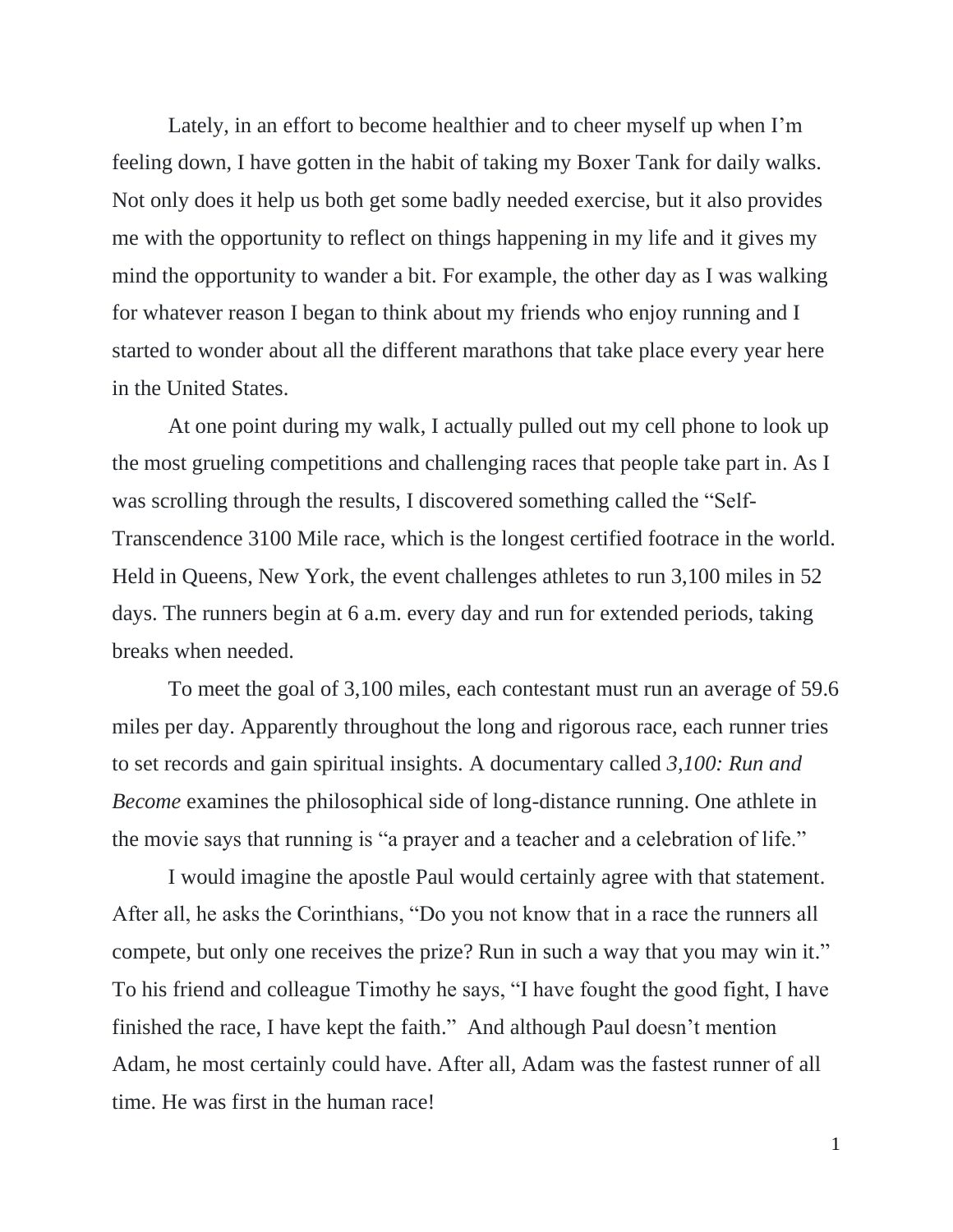Tonight, we observe that running language is also found in a letter to the Hebrews as well. Chapter 12 begins with the words, "Therefore, since we are surrounded by so great a cloud of witnesses, let us also lay aside every weight and the sin that clings so closely, and let us run with perseverance the race that is set before us, looking to Jesus the pioneer and perfecter of our faith." Since the earliest days of the church, Christian faith has been linked to running. "Run in such a way that you may win it." Finish the race and keep the faith. "Run with perseverance the race that is set before you."

You might even say that people these days still connect with that analogy of our spirituality. On his 40<sup>th</sup> birthday, a Presbyterian pastor named Henry Brinton was challenged by a Catholic priest to run the Marine Corps Marathon. The goal seemed crazy, since Brinton had no experience as a runner, and the prospect of running 26.2 miles was daunting. But Brinton needed a midlife challenge. His priest friend had run several marathons, so he gave him some tips and turned him loose.

The first time the pastor hit the road, he ran for three minutes and had to stop, gasping for breath. But after walking for seven minutes, he was able to run for another three, and then he walked another seven and ran three. Over several weeks, his running increased and his walking decreased until he could run for an hour. And then he ran two hours. "If you can run two hours, you can run four hours," the priest said. "If you can run four hours, you can do a marathon."

Apparently, the priest was right. Six months after beginning his training, Brinton finished the Marine Corps Marathon in a respectable four hours and 12 minutes. He felt as if he'd been through boot camp, but his wobbly elation at the finish line made the pain worthwhile. Afterwards Brinton declared, "Marathon training has become a meditation for me, an opportunity to think, dream, pray and solve problems. Besides enjoying the fabled endorphin rush, I've been amazed by

2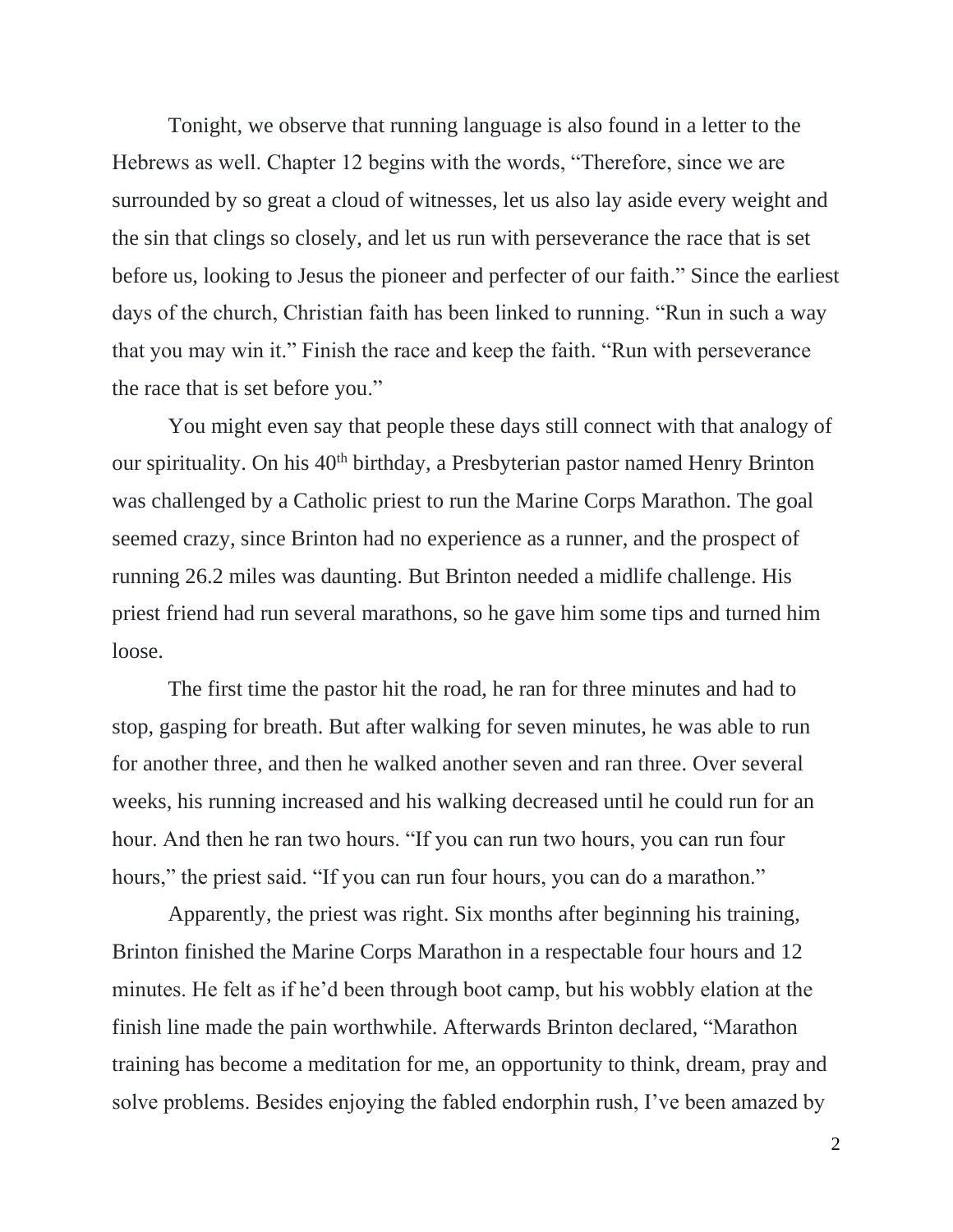the clarity of mind I experience. I've come to appreciate how exercise cuts through the clutter of life and gives me the gift of simplicity for a few hours each week."

As it turns out, running really is a prayer and a teacher and a celebration of life. Run and become. Of course, one could argue that not all of us are runners. And those who do run might be more comfortable with a 100-yard dash than a 3,100-mile ultramarathon. But whether we run or walk, we can grow in faith by joining the race laid out for us in the letter to the Hebrews, and by keeping our eyes on Jesus, the "pioneer and perfecter of our faith."

When you think about it, our Christian life is a race — long and rigorous. An ultra-marathon that involves our soul and the very nature of our spirituality. Which may lead us to wonder, so, what is the challenge? Why is it so difficult? And how can we run better?

*First, the challenge*. "By faith the people passed through the Red Sea as if it were dry land," says the author of today's lesson, "but when the Egyptians attempted to do so they were drowned. By faith the walls of Jericho fell after they had been encircled for seven days. By faith Rahab the prostitute did not perish with those who were disobedient, because she had received the spies in peace." In other words, in the face of each of these enormous challenges, the people of God had faith. They did not overcome obstacles with their intelligence or technology or physical strength, but with their faith. They trusted God to work for good in their lives, in every time and place and situation.

Faith is *trust*, pure and simple. It is a willingness to lean on God and believe that God will lead you through the difficulties of life so that you will be able to join the apostle Paul in saying, "I have fought the good fight, I have finished the race, I have kept the faith." The primary challenge of the Christian life is, quite simply, faith.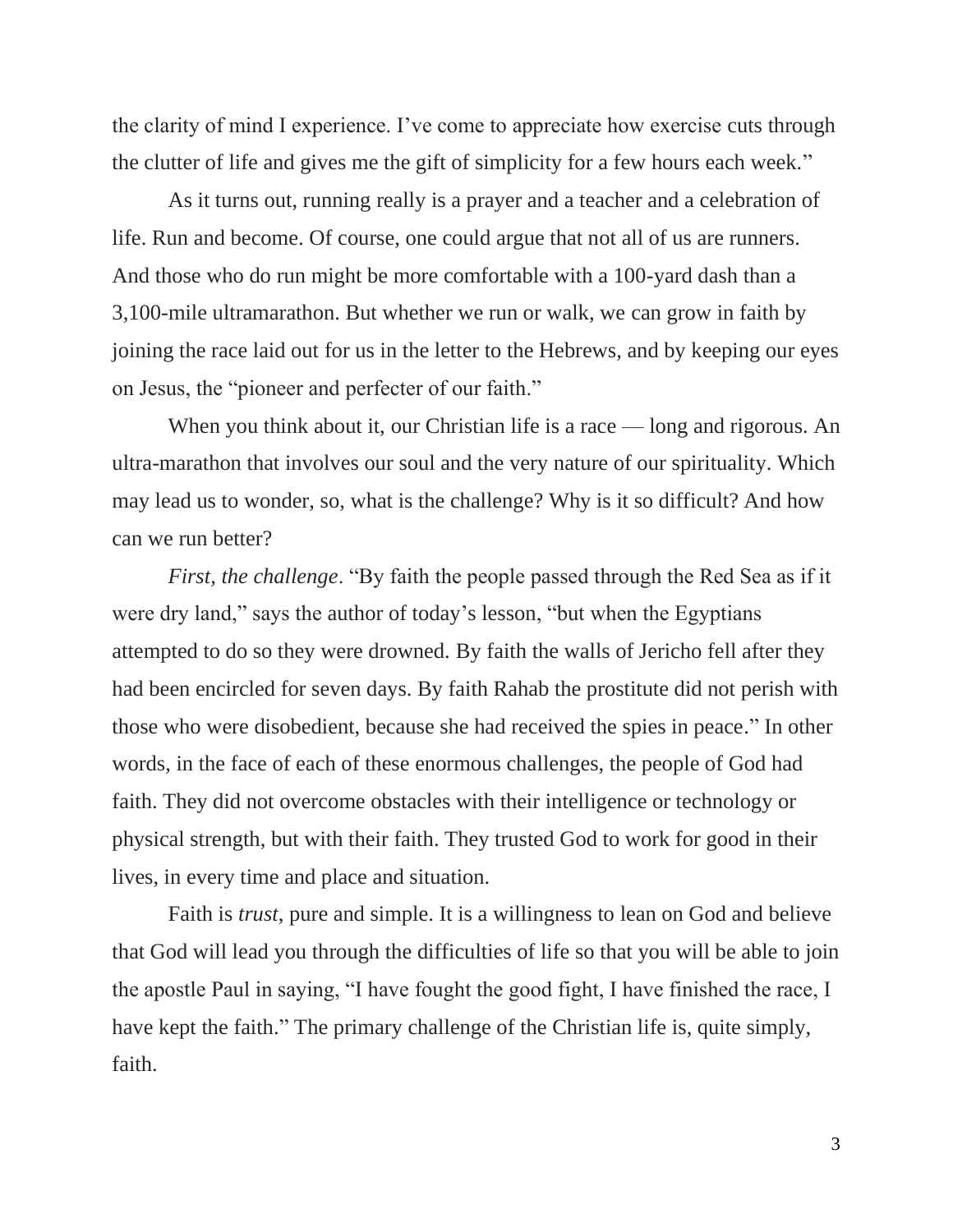*But why is faith so difficult?* According to Hebrews, faith is difficult because it does not immediately lead us into an easy or comfortable life. Over the years, people of faith have "suffered mocking and flogging, and even chains and imprisonment. They were stoned to death, they were sawn in two, they were killed by the sword; they went about in skins of sheep and goats, destitute, persecuted, tormented … They wandered in deserts and mountains, and in caves and holes in the ground."

Some might argue that the Christian life would be much easier if our faith freed us from all pain and suffering. But unfortunately, it does not. "We all experience sadness," said Archbishop Desmond Tutu of South Africa, "we all come at times to despair, and we all lose hope that the suffering in our lives and in our world will never end." But sadness and suffering are never the end. Tutu had faith that suffering could be transformed, and he said that "God is an expert at dealing with chaos, with brokenness, with all the worst that we can imagine. God created order out of disorder, cosmos out of chaos, and God can do so always, can do so now."

Faith is difficult because it involves pain — even more suffering than the anguish of an ultramarathon. But God brings order out of disorder, in our personal lives and in our communal lives as well. God leads us toward the finish line which is "the city of the living God, the heavenly Jerusalem … a kingdom that cannot be shaken."

*So how can we run better?* The writer of Hebrews says, "Therefore, since we are surrounded by so great a cloud of witnesses, let us also lay aside every weight and the sin that clings so closely, and let us run with perseverance the race that is set before us, looking to Jesus the pioneer and perfecter of our faith." In other words, we can learn a lot from our role models and coaches in the great "cloud of witnesses," men and women who have run the race of faith through enormous